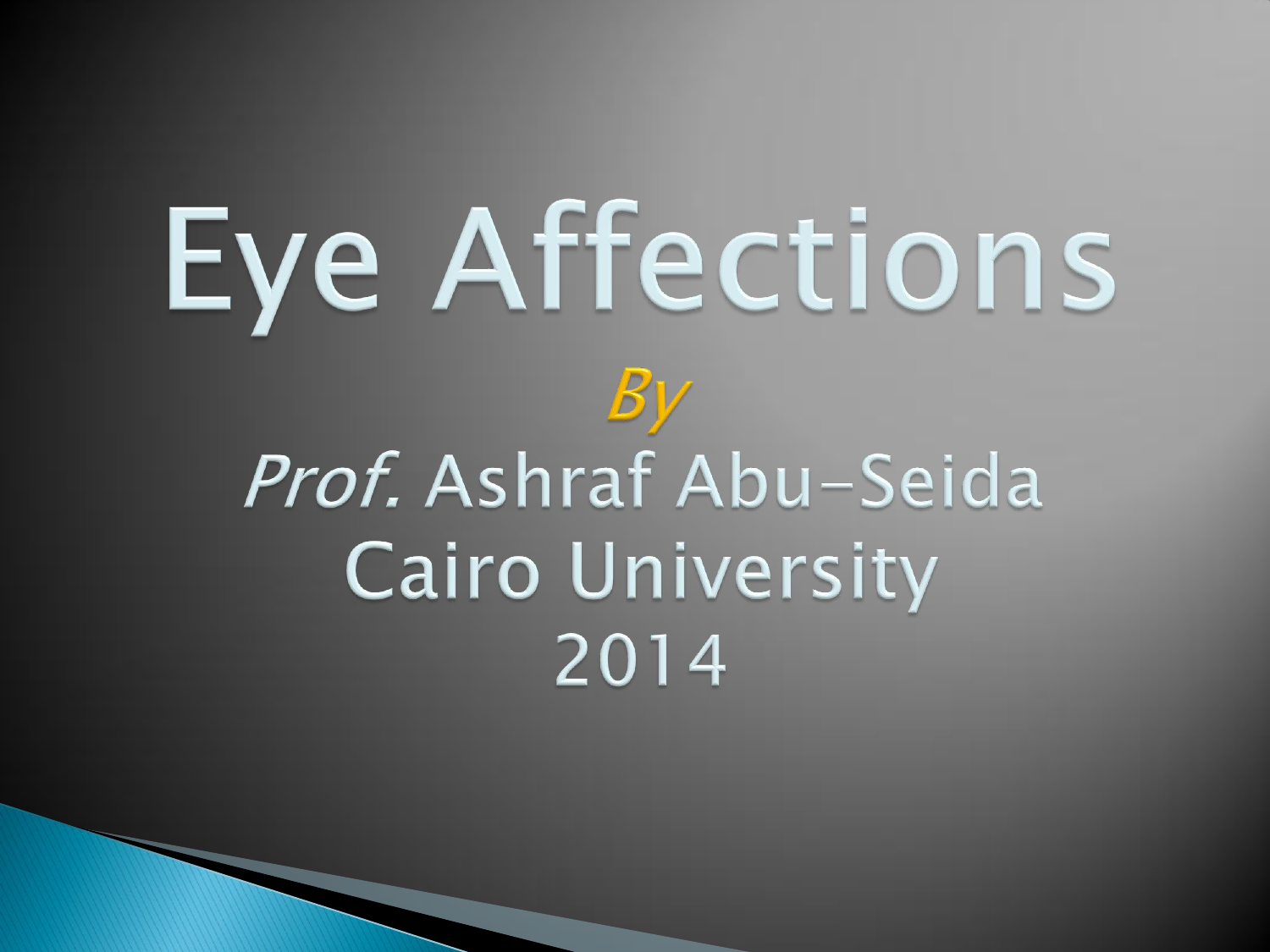# **Ocular Dermoids**

Definition:

It is a congenital eye affection characterized by unusual presence of cutanous tissue in the eye Cause:

### Congenital defect

#### Symptoms:

- Unilateral or bilateral outgrowths with hair clusters at the cornea, limbus, conjunctiva and/or eyelid
- ▶ Chronic epiphora
- $\blacktriangleright$  keratoconjunctivitis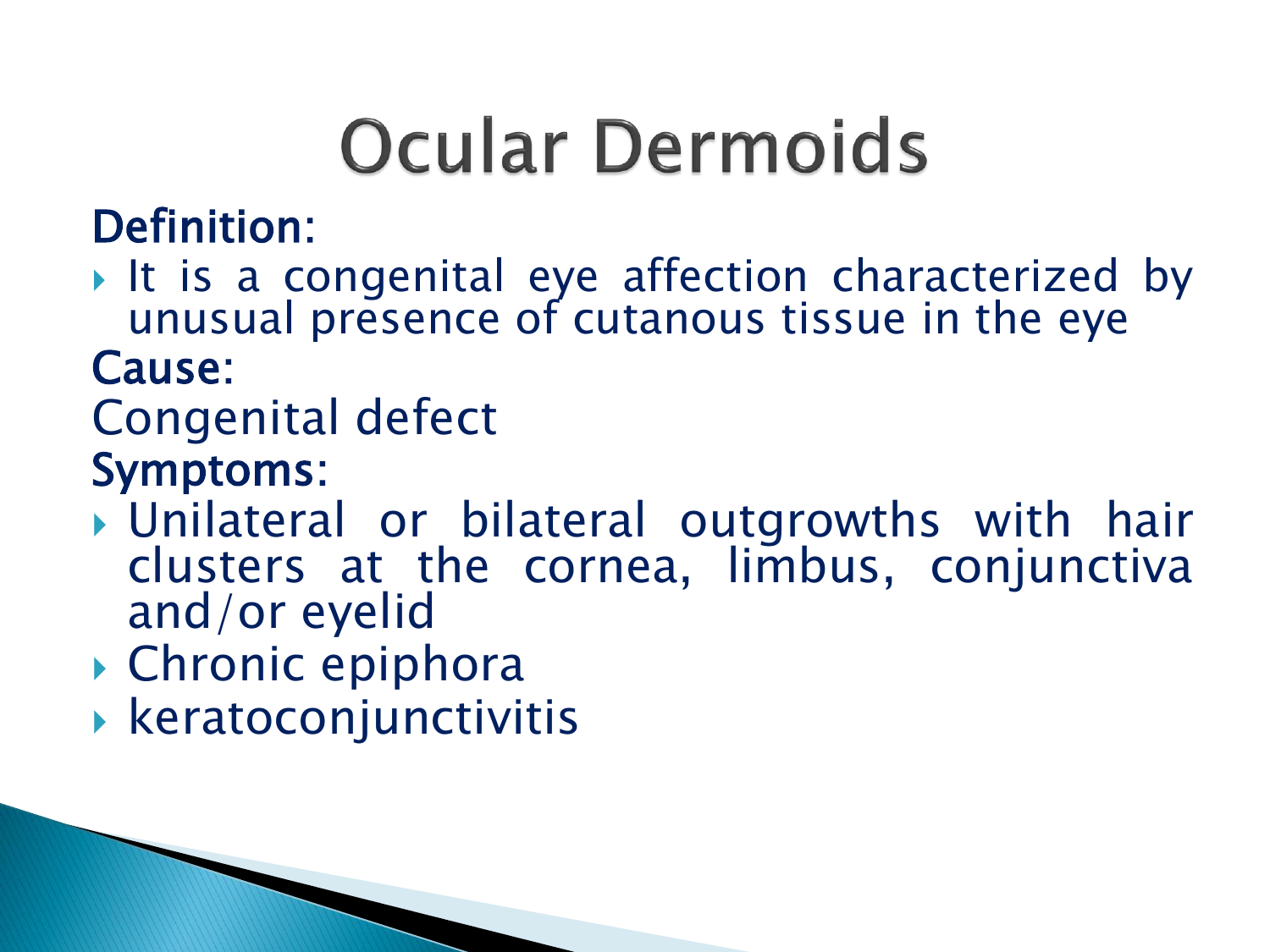# **Ocular Dermoids**

#### Treatment:

 By superficial keratectomy and conjunctivectomy with a third eyelid flap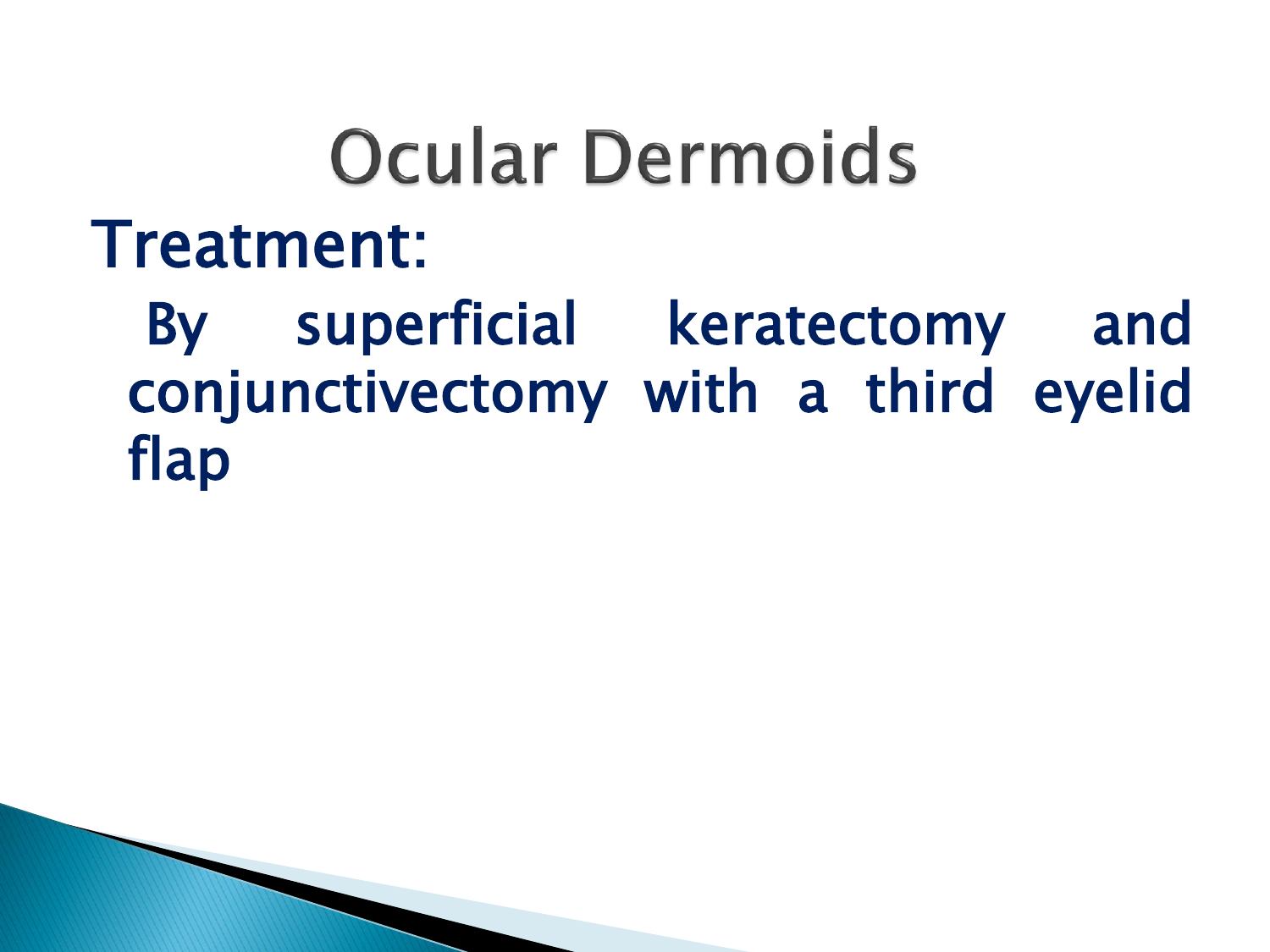## **Ocular Dermoids**

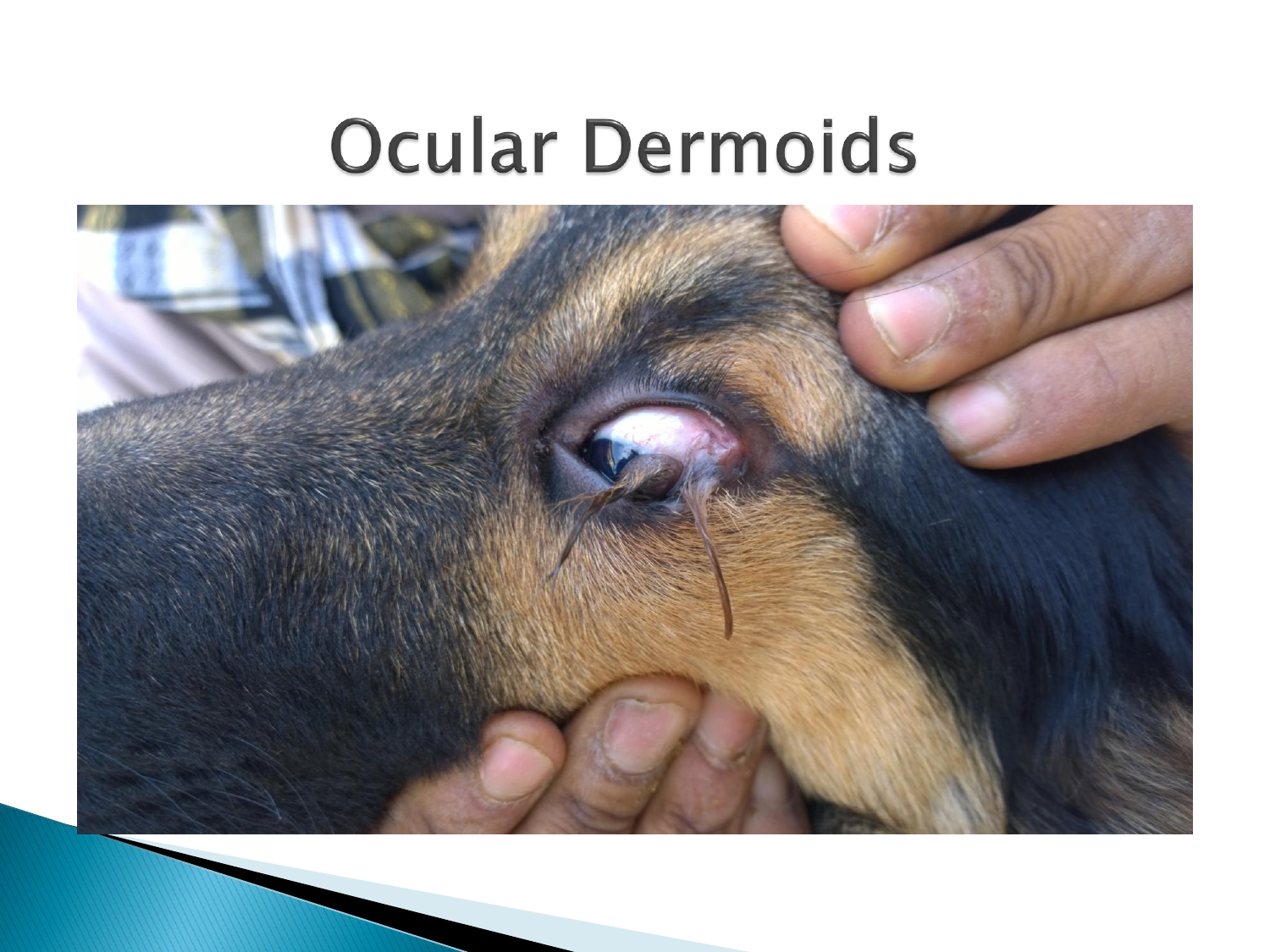# **Cherry eye**

#### **Definition:**

 It is a pink mass protruding from the animal's eyelid due to prolapse of the gland of the third eyelid

## **Incidence:**

It mainly occurs in dogs and cats specially young animals

**N.B.:** The NM contains many glands which merge as a single gland secreting tears for lubrication of the cornea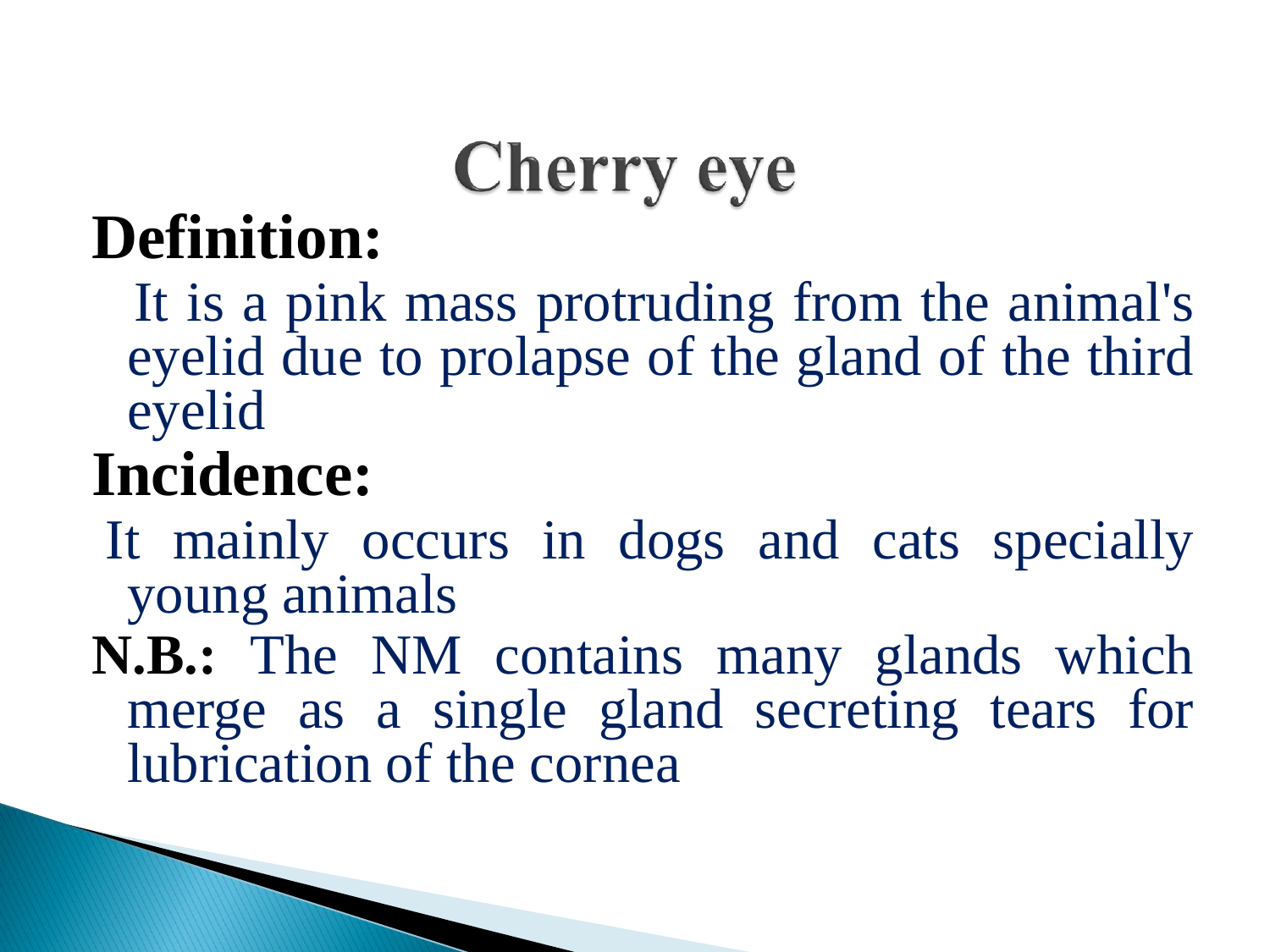# **Cherry eye**

### **Causes:**

- The exact cause of cherry eye is not known
- Weakness of the connective tissue that attaches the gland to the surrounding structures of the eye.

## **Symptoms:**

- $\triangleright$  oval mass protruding from the third eyelid.
- It can occur in one or both eyes
- The gland often becomes irritated, red, and swollen.
- Sometimes a mucous discharge
- Keratoconjunctivitis sicca and corneal ulcer may be developed.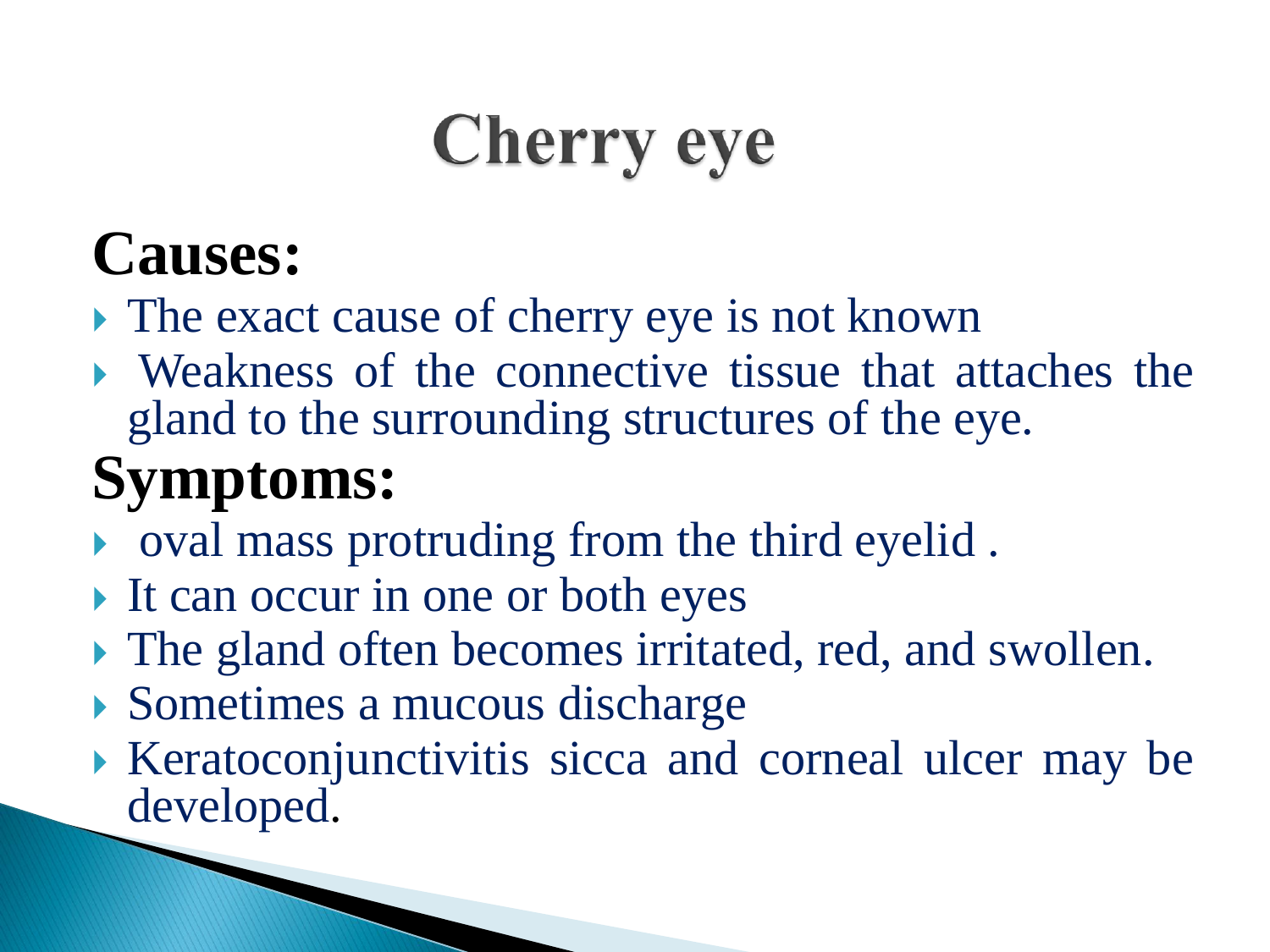# **Cherry eye**

#### **Treatment:**

#### *Non-surgical*

- Downward diagonal-toward-snout closed-eye massage of the affected eye
- Occasionally self-corrects alone
- Antibiotics and steroids *Surgical*
- **Envelope/pocket method**

 Suturing of tissue around the prolapse, encasing it in a layer of conjunctiva.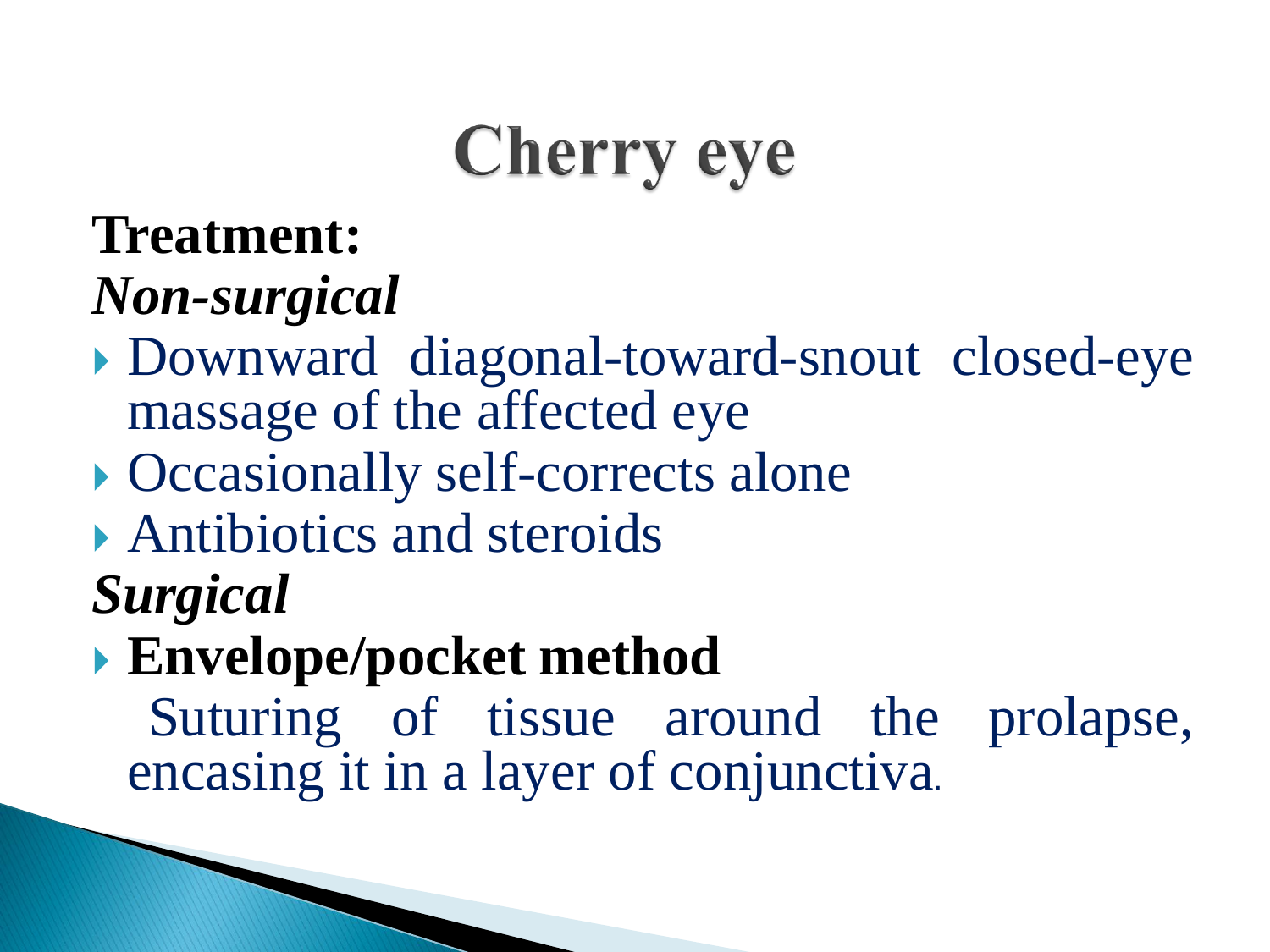### Bilateral Cherry Eyes

Unilateral Cherry

**Eye and the contract of the contract of the contract of the contract of the contract of the contract of the contract of the contract of the contract of the contract of the contract of the contract of the contract of the c**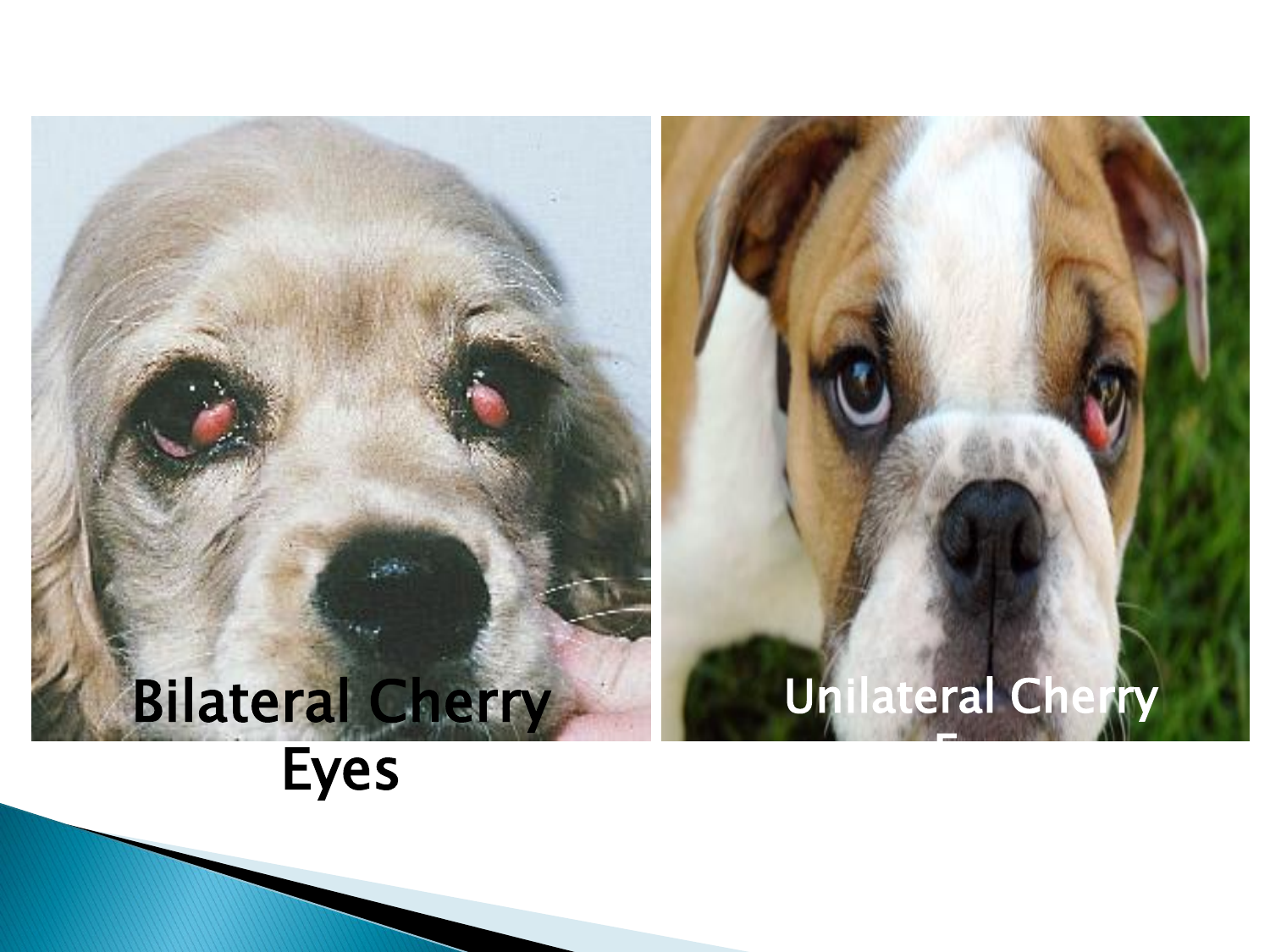#### **Definition:**

It is a serious eye disease characterized by increse in the intraocular pressure and it often leads to blindness.

#### **Pathogenesis:**

• There is a continuous exchange of fluid between the eye chambers and the systemic venous circulation. Ocular fluid is produced by the ciliary body and leaves the eye at the angle formed by the iris and the cornea. Glaucoma occurs when fluid in the eye is produced faster than it can be removed. This leads to an increase in intraocular pressure and degenerative changes to the optic nerve and the retina.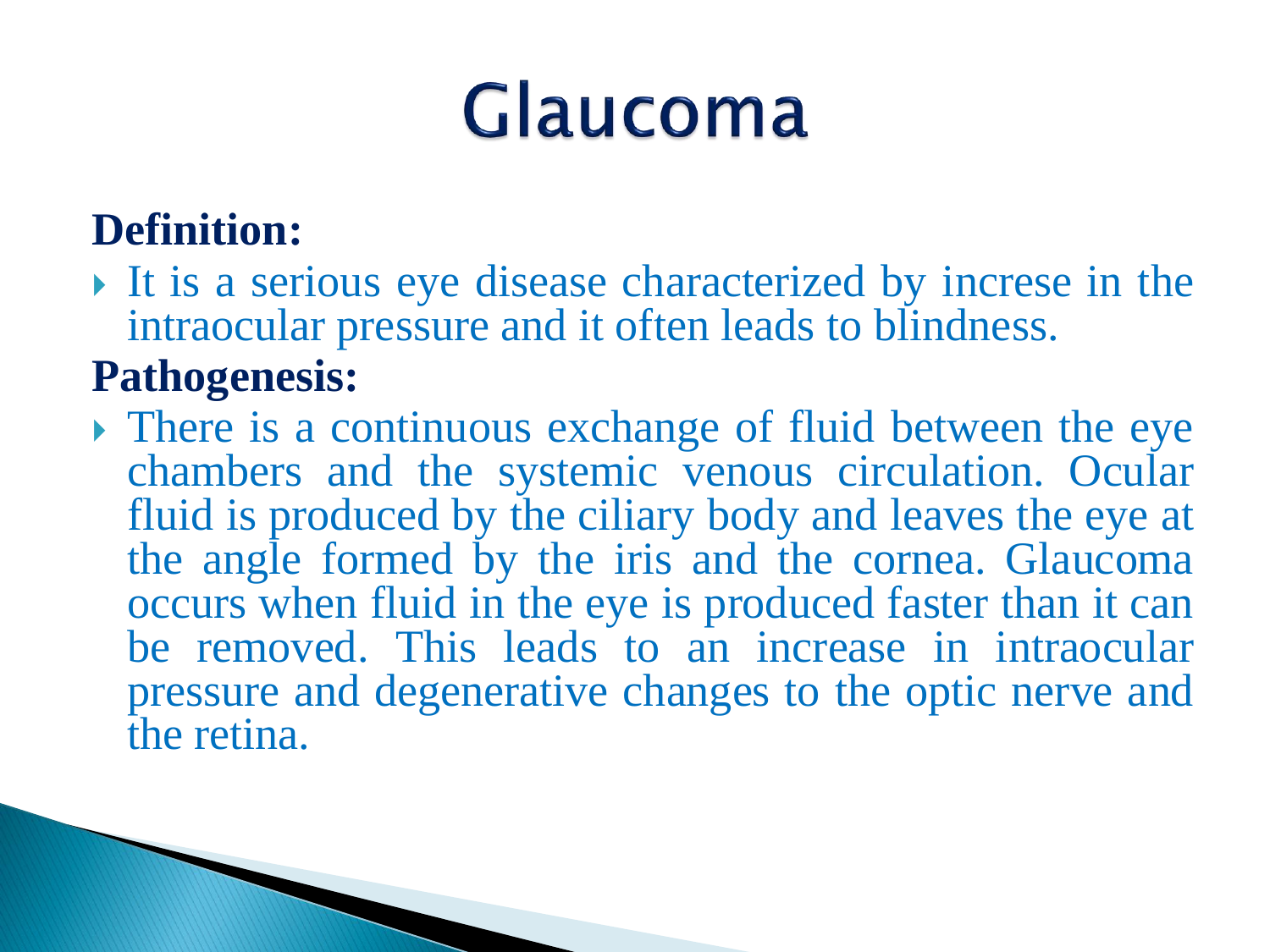### **Types: Primary glaucoma**

 It is a hereditary disease that affects Beagles, Cocker Spaniels, Basset Hounds, Samoyeds, and other breeds.

#### **Secondary glaucoma**

It is a complication of another eye disease such as uveitis, displacement of the lens, or trauma to the eye.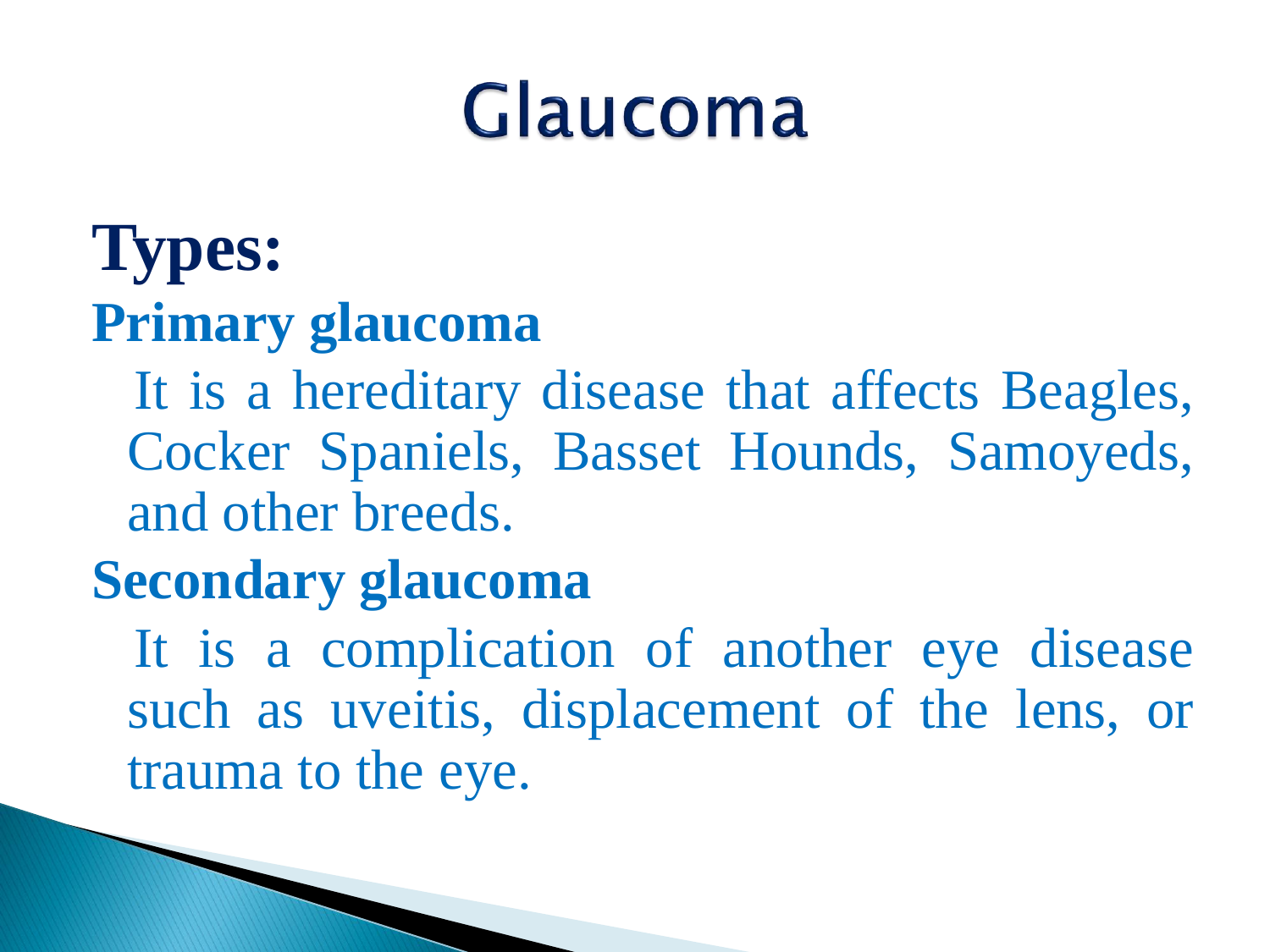#### Acute glaucoma:

 It is highly painful, with tearing and squinting. The affected eye feels harder than the normal eye and has a fixed, blank look due to the hazy and steamy appearance of the cornea and enlarged pupil.

#### Chronic glaucoma

 It is associated with enlargement of the globe and protrusion of the eyeball. The eye may be tender to pressure and feel harder than the unaffected eye. In nearly all cases the affected eye is blind.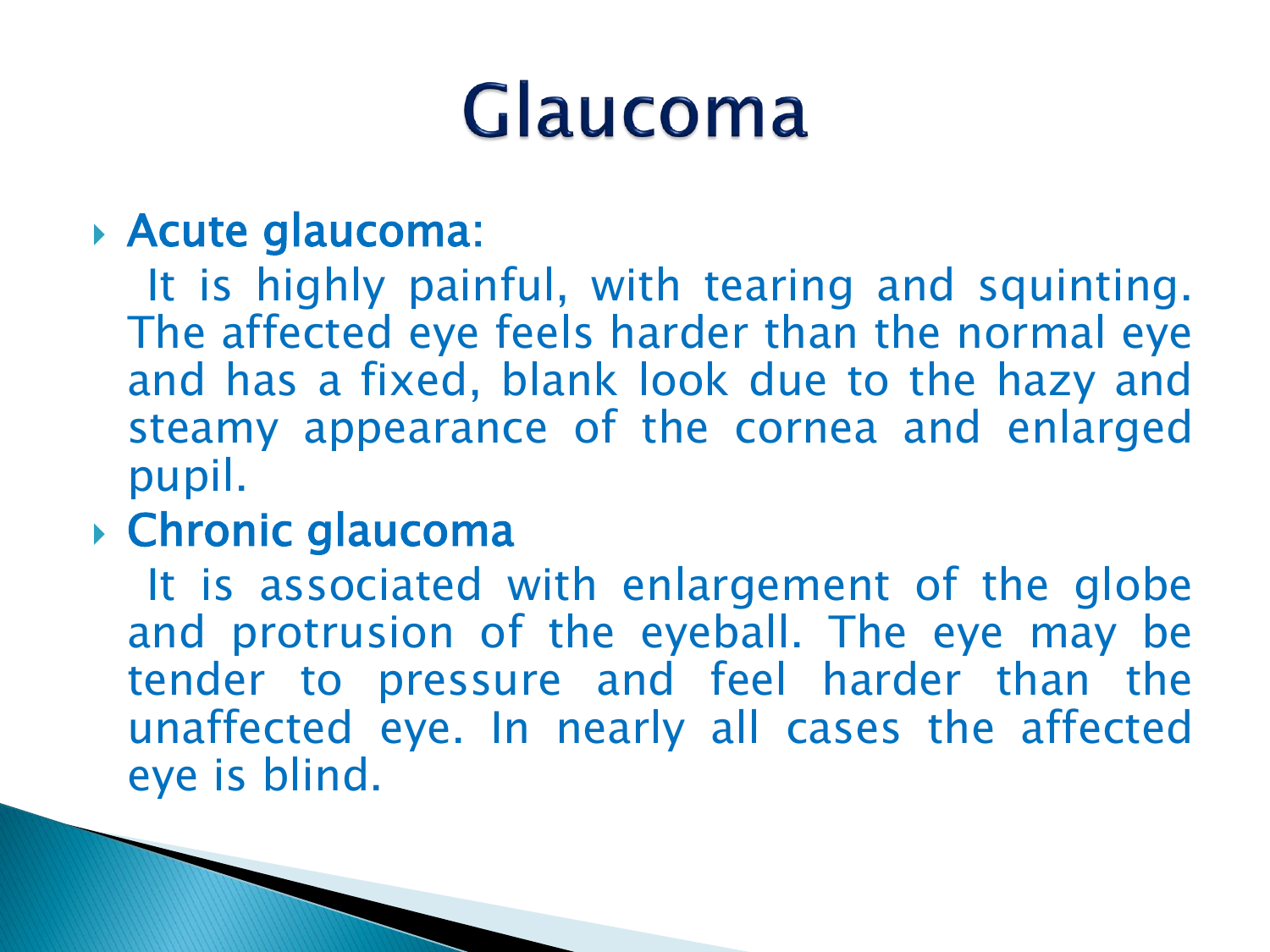### **Diagnosis**

Case history Clinical signs Measurement of the intraocular pressure by Tonometer Ultrasonographic examination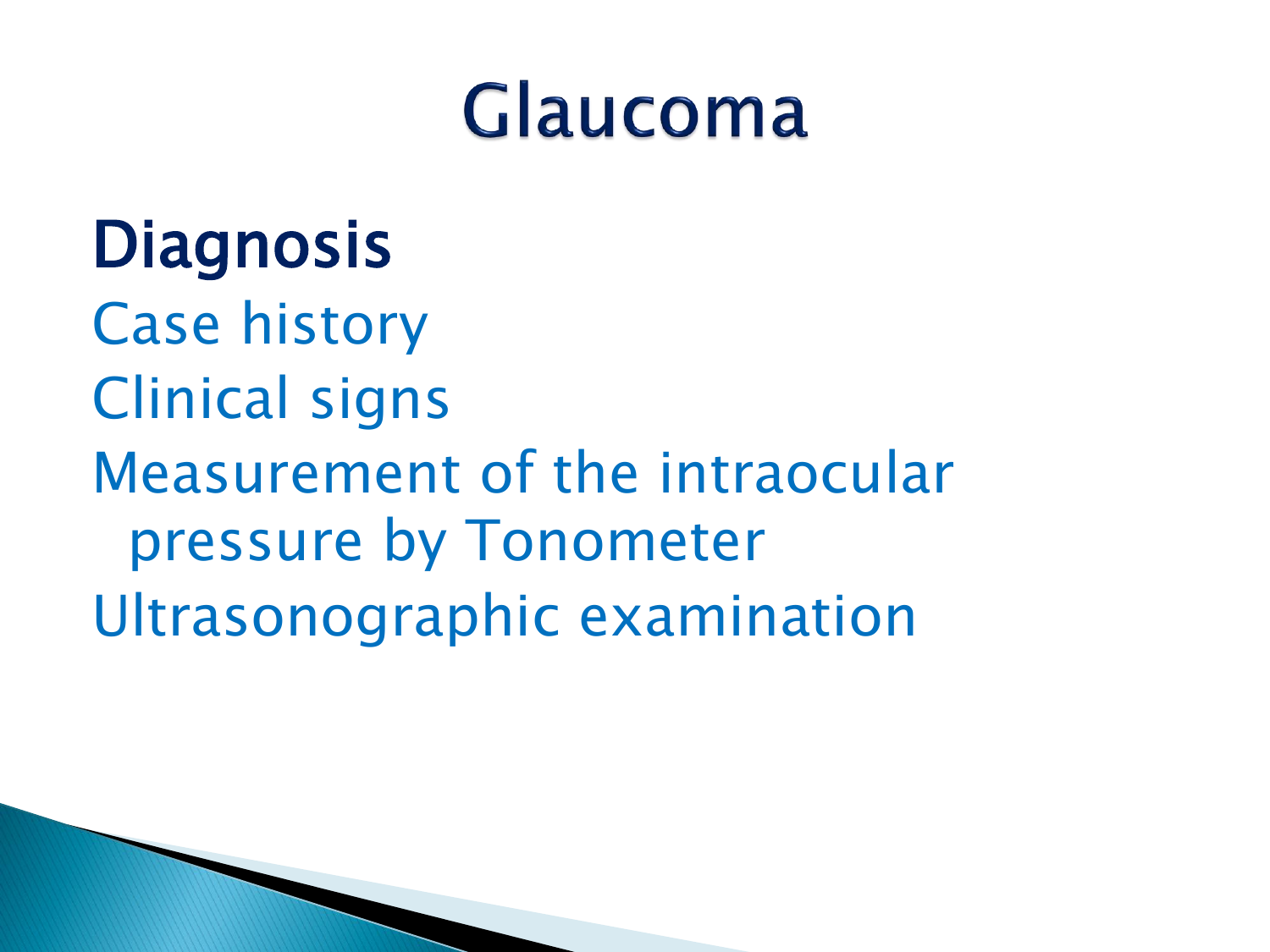### **Medicinal Treatment:**

- \* Intravenous mannitol. Mannitol increases serum osmotic pressure and draws fluid out of the anterior chamber into the circulatory system.
- \* Oral carbonic anhydrase inhibitors that block the enzyme that produces the intraocular fluid (Oratrol tab).
- \* Topical medications increase outflow of fluid by constricting the pupil. This widens the angle between the iris and the cornea (Pilocarpine eye drops).
- \* Topical B-blocker as (Timolol eye drops)